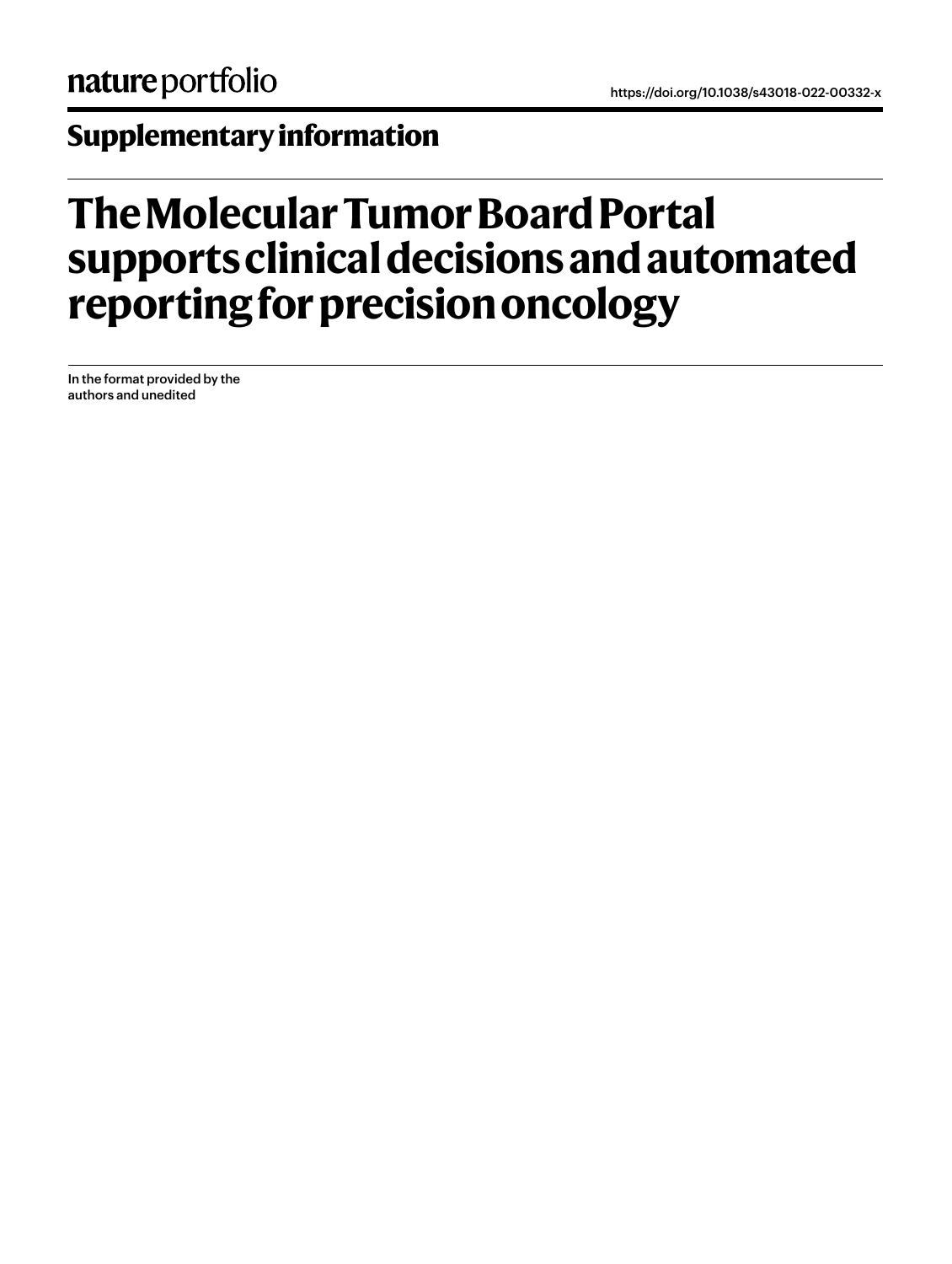## **Cancer Core Europe Consortium**

Shubha Anand(21), Giovanni Apolone(14), Danny Baars(22), Svetlana Bajalica-Lagercrantz(23), Richard Baird(6), Judith Balmaña(3), Jonas Bergh(5), Mariska Bierkens(24), Lennart Blomqvist(25), Jorrit Boekel(1), Costanza Bono(14), Irene Braña(4), Carlos Caldas(6), Elena Chavarria(13), Luigi De Petris(5), Rodrigo Dienstmann(2), Gary J. Doherty(26), Ingemar Ernberg(12), Arnauld Forest(27), Valentina Fornerone(14), Stefan Fröhling(15), Paola Gabaldi(14), Elena Garralda(4), Felix Haglund(28), Johan Hartman(29), Peter Horak(30), Markus Jonsson(1), Tanja Jutzi(30), Claes Karlsson(16)(17), Mary Kasanicki(31), Simon Kreutzfeldt(30), Lucian Le Cornet,(32) Janne Lehtiö(20), Rolf Lewensohn(33), Johan Lindberg(34), Carlos Lopez(35), Adria Lopez-Fernandez(3), Yohann Loriot(7), Andreas Lundqvist(29), Jose-Ezequiel Martin (21), Patricia Martin-Romano(7), Christophe Massard(7), Michele Masucci(12), Gerrit Meijer(24), Susana Muñoz(36), Maud Ngo Camus(37), Claudio Nicotra(37), Paolo Nuciforo(38), Petra Oberrauch(30), Frans Opdam(8), Päivi Östling(39), Laura Pelz(30), Alejandro Piris-Gimenez(40), Elena Provenzano(31), Maan Haj Rachid(1), Ali Razzak(1), Jordi Rodon(4)(19), Etienne Rouleau(41), John Rowell(42), Omar Saavedra(43), Richard F. Schlenk(9), Giovanni Scoazec(14), Kenneth Seamon(6), Josep Tabernero(4), David Tamborero(1), Marc Tischkowitz(31), Lizet van der Kolk(44), Ruud van der Noll(22), Claudio Vernieri(10)(11), Maria Vieito(45), Xenia Villalobos(13), Daniel Vis(46), Ana Vivancos(47), Emile Voest(8)(18), Christina von Gertten(29), Anders Wennborg(12), Lodewyk Wessels(46), Valtteri Wirta(48), Jeffrey Yachnin(5)

## Affiliations:

(1) Dep. of Oncology and Pathology, Karolinska Institutet, Science for Life Laboratory, Stockholm, Sweden

(2) Medical Oncology - Oncology Data Science, Vall d'Hebron Institute of Oncology (VHIO), Barcelona, Spain

(3) Hereditary Cancer Genetics Group. Vall d'Hebron Institute of Oncology (VHIO), Barcelona, Spain (4) Medical Oncology Department, Vall d'Hebron University Hospital and Institute of Oncology (VHIO), Barcelona, Spain.

(5) Dep. of Oncology and Pathology, Karolinska Institutet, Theme Cancer, Karolinska Comprehensive Cancer Center, Karolinska University Hospital, Stockholm, Sweden

(6) Cancer Research UK Cambridge Centre, Cambridge, UK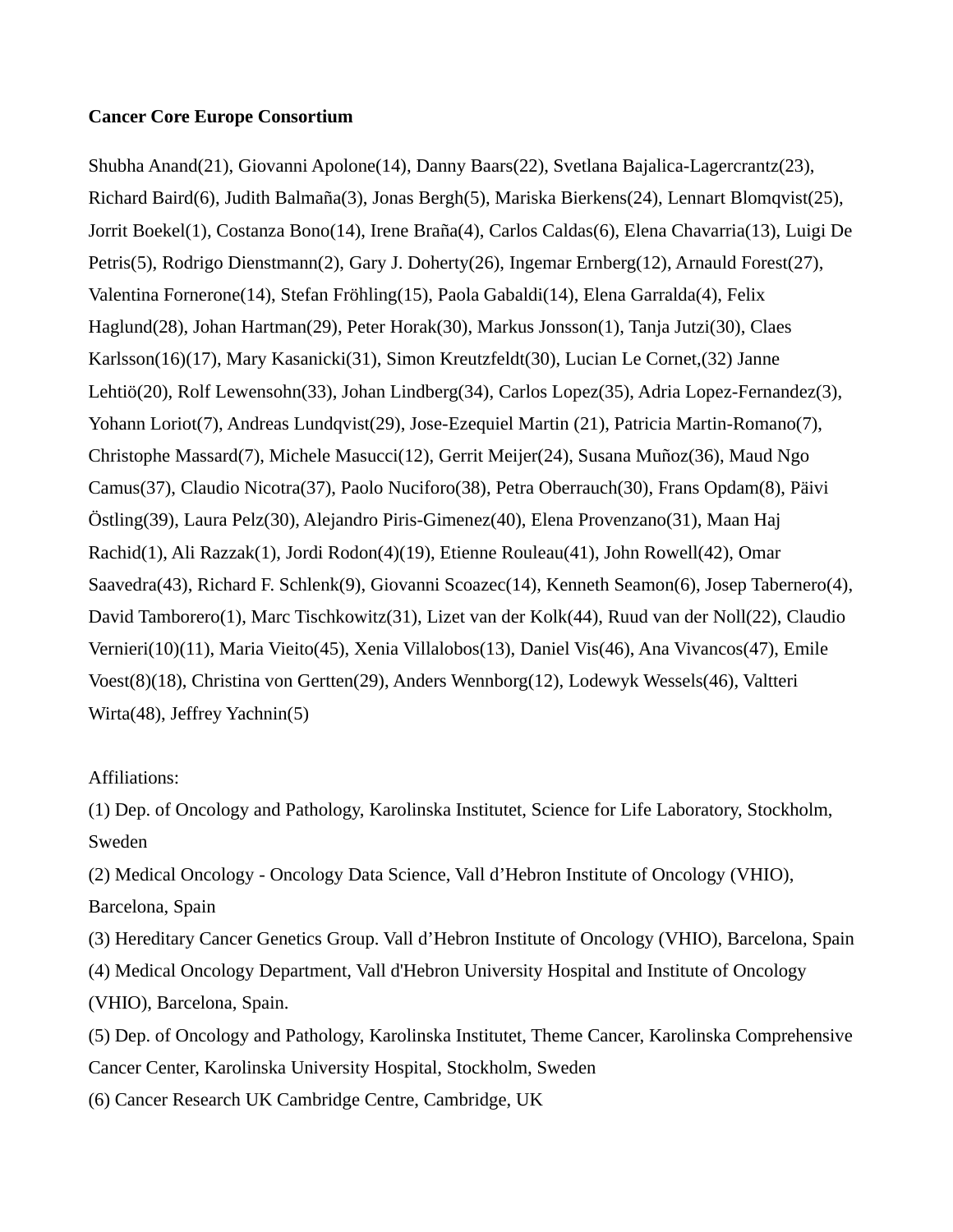(7) Département d'Innovation Thérapeutique et d'Essais Précoces, Gustave Roussy, Université Paris-Saclay, Villejuif, France

(8) The Netherlands Cancer Institute, Amsterdam, the Netherlands

(9) NCT Trial Center, German Cancer Research Center (DKFZ) and Heidelberg University Hospital, Heidelberg, Germany

(10) Fondazione IRCCS Istituto Nazionale dei Tumori, Milan, Italy

(11) IFOM, the FIRC Institute of Molecular Oncology, Milan, Italy

(12) Department of Microbiology, Tumor and Cell Biology, Karolinska Institutet, Stockholm, Sweden

(13) Vall d'Hebron Institute of Oncology (VHIO), Barcelona, Spain

(14) Fondazione IRCCS Istituto Nazionale dei Tumori, Scientific Directorate, Milan, Italy

(15) National Center for Tumor Diseases (NCT) Heidelberg, German Cancer Research Center (DKFZ), Heidelberg, Germany

(16) Department of Oncology-Pathology, Karolinska Institutet, Stockholm, Sweden

(17) Department of Hematology, Karolinska University Hospital, Stockholm, Sweden

(18) Oncode Institute

(19) Department of Investigational Cancer Therapeutics, U.T.M.D. Anderson Cancer Center, Houston, Texas

(20) Dep. of Oncology and Pathology, Karolinska Institutet, SciLifeLab, Clinical Proteomics Unit, Karolinska University Hospital, Stockholm, Sweden

(21) Cancer Molecular Diagnostics Laboratory, Department of Oncology, University of Cambridge, Cambridge, UK.

(22) Department of Scientific Administration, The Netherlands Cancer Institute, Amsterdam, The Netherlands.

(23) Department of Oncology-Pathology, Karolinska Institutet, Stockholm, Sweden. Department of Clinical Genetics, Karolinska University Hospital, Stockholm, Sweden.

(24) Department of Pathology, The Netherlands Cancer Institute, Amsterdam, The Netherlands.

(25) Department of Imaging and Physiology, Karolinska University Hospital, Stockholm, Sweden.

Department of Molecular Medicine and Surgery, Karolinska Institutet, Stockholm, Sweden.

(26) Department of Oncology, Cambridge University Hospitals NHS Foundation Trust, Cambridge Biomedical Campus, Cambridge, UK.

(27) Institut Gustave Roussy, Villejuif, France.

(28) Department of Oncology-Pathology, Karolinska Institutet, Stockholm, Sweden. Clinical Pathology and Cancer Diagnostics, Karolinska University Hospital, Stockholm, Sweden.